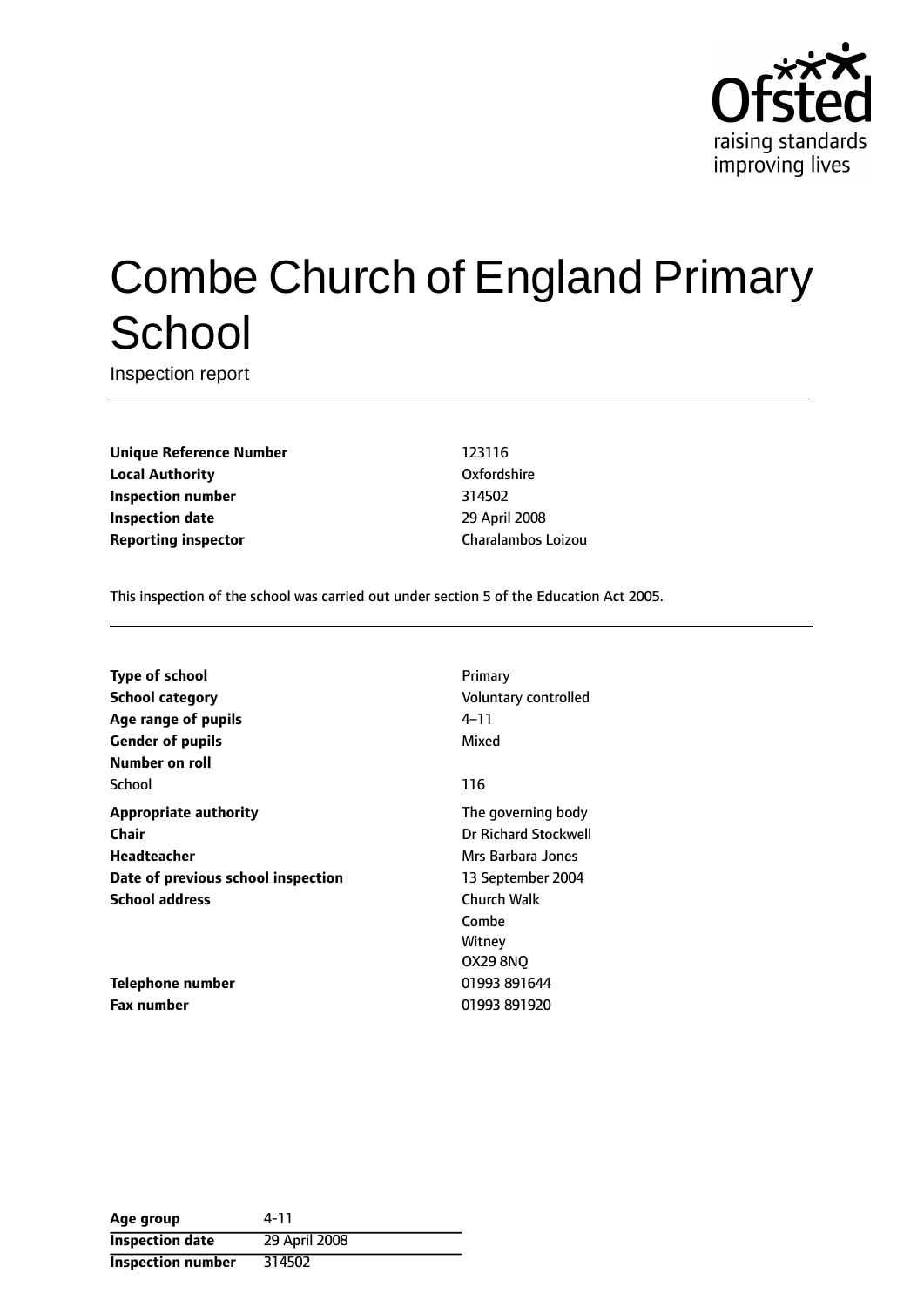.

© Crown copyright 2008

#### Website: www.ofsted.gov.uk

This document may be reproduced in whole or in part for non-commercial educational purposes, provided that the information quoted is reproduced without adaptation and the source and date of publication are stated.

Further copies of this report are obtainable from the school. Under the Education Act 2005, the school must provide a copy of this report free of charge to certain categories of people. A charge not exceeding the full cost of reproduction may be made for any other copies supplied.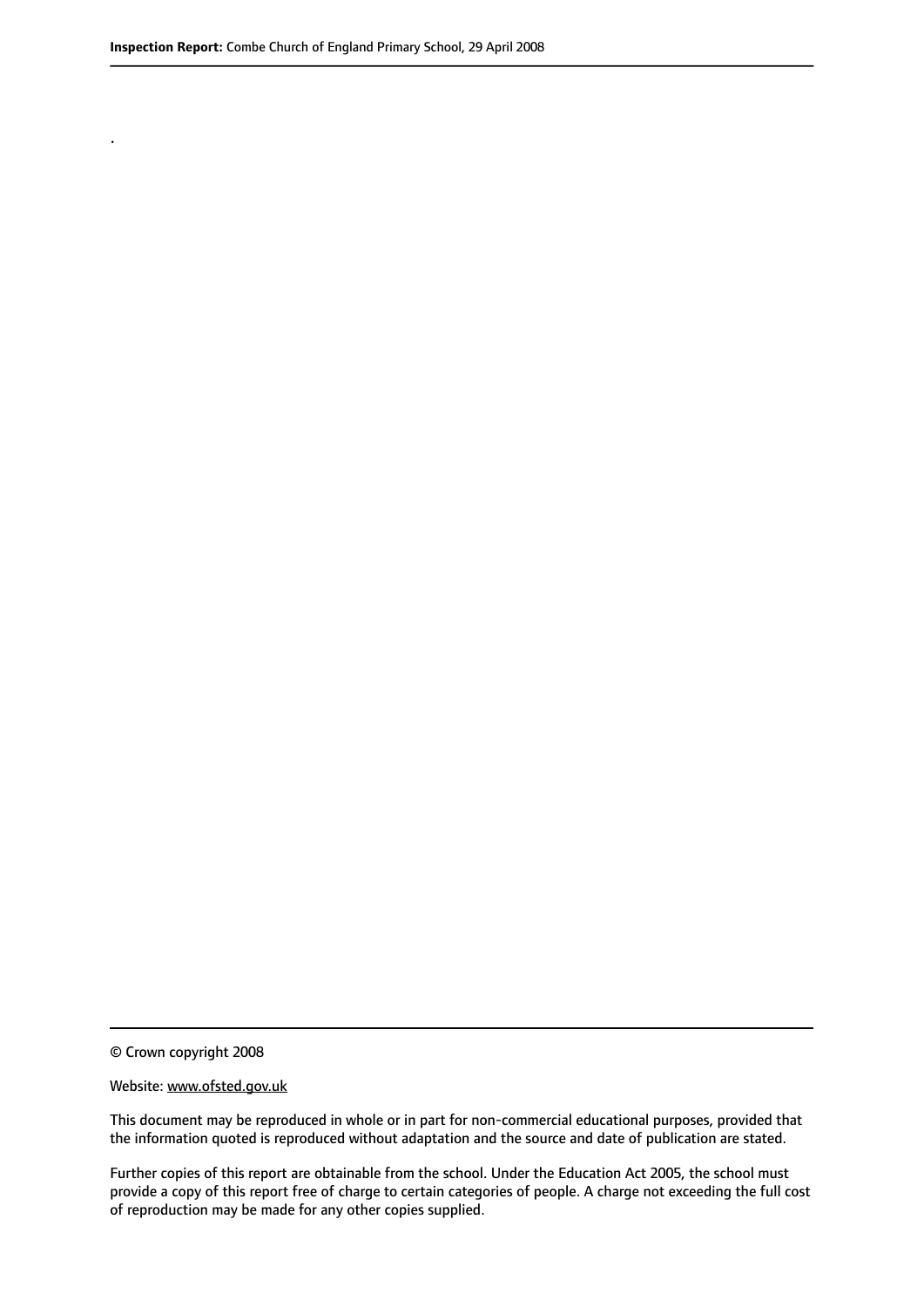# **Introduction**

The inspection was carried out by an Additional Inspector. The inspector evaluated the overall effectiveness of the school and investigated the following areas:

- the quality of teaching and the curriculum, particularly their impact on standards in science and pupils' personal development;
- the ways in which pupils assess and understand their own learning;
- the extent to which the school acts on pupils' and parents' views;
- the pupils' understanding of cultures and customs beyond those of the school's immediate locality.

Evidence was gathered from lesson observations, the analysis of test results and assessments of pupils' performance, as well as parents' responses to questionnaires and discussions with pupils, staff and governors. Other aspects of the school's work were not investigated in detail, but the inspector found no evidence to suggest that the school's own assessments, as given in its self-evaluation, were not justified, and these have been included where appropriate in this report.

# **Description of the school**

Combe is a small village school. It has close links with its parish community and church, as well as the Woodstock partnership of schools. Pupils are taught in four mixed-age classes and all Reception aged children attend full-time. The vast majority of pupils are white British and a small number come from a range of backgrounds, the largest group being of Indian heritage. There are currently no pupils learning English as an additional language. The proportion of pupils eligible for free school meals is very low compared with schools nationally. A very small number of pupils have moderate learning difficulties and require additional support in lessons. The school has the Healthy Schools Award and the Sports Activemark. Building work and refurbishment have just started to provide a school hall, additional classrooms, including more indoor and outdoor areas for the Foundation Stage. The headteacher retires at the end of this school year and the governors have appointed a new headteacher who will start in September 2008.

# **Key for inspection grades**

| Outstanding  |
|--------------|
| Good         |
| Satisfactory |
| Inadequate   |
|              |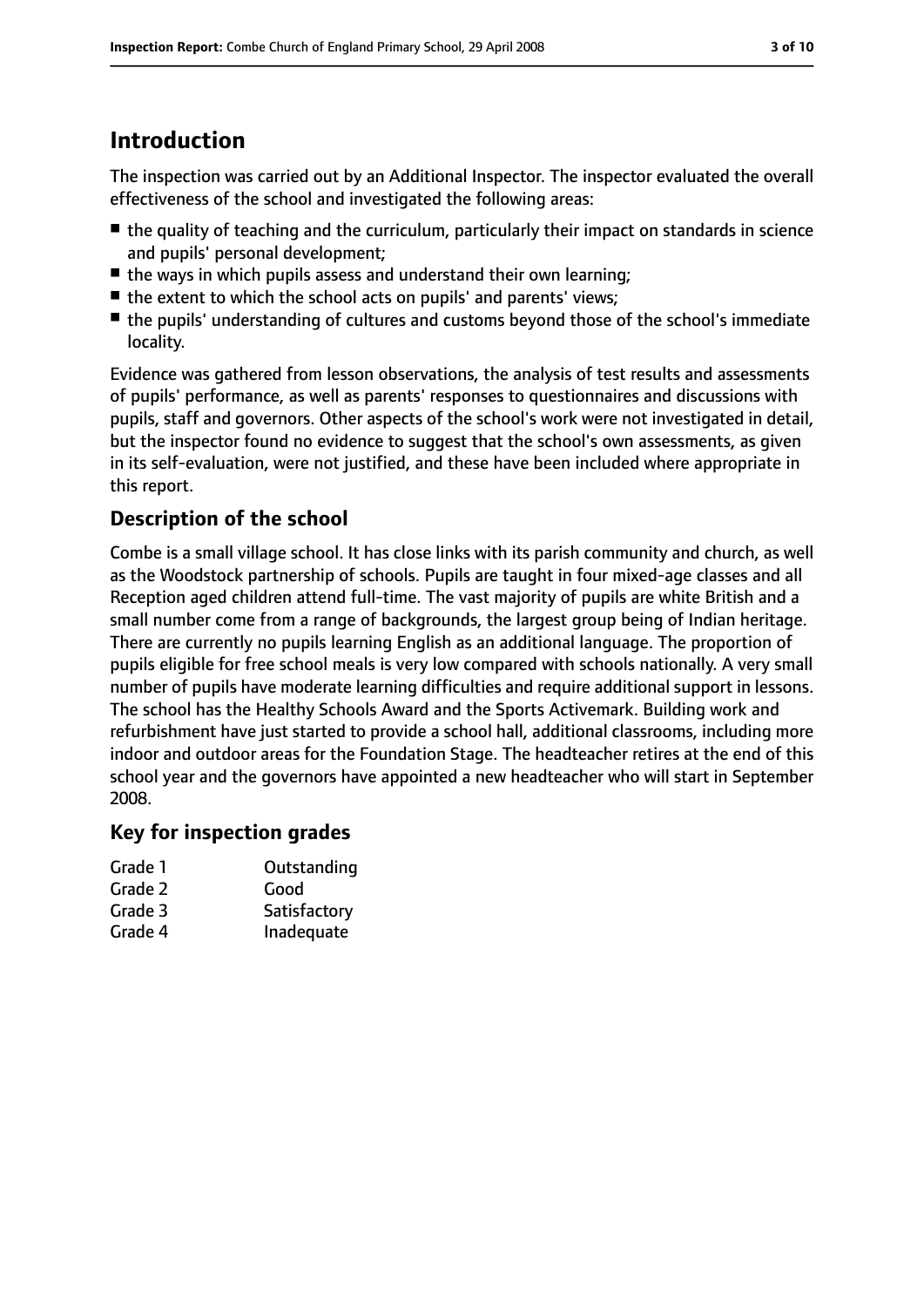# **Overall effectiveness of the school**

#### **Grade: 1**

Pupils achieve extremely well and reach exceptionally high standards at this outstanding school. Pupils are enthusiastic about all that their teachers and support staff offer them. Standards by the end of Years 2 and 6 are, and have been since the school's last inspection, exceptionally high in English, mathematics and science. Outstanding teaching and the headteacher's strong leadership underpin the school's success. Governors and staff have accurately assessed most aspects of the school's work. Some modest evaluations reflect their high expectations and lack of complacency in determining to take the school still further. The school has made good progress since its last inspection. Its strong track record demonstrates that it has excellent capacity to build on its outstanding performance still further.

The teaching is always at least good and is often outstanding. This enables pupils of all abilities to make excellent progress. The children start school in the Reception year with skills and abilities that are well above those expected of four-year-olds. They make rapid progress despite limited indoor and outdoor resources and spaces. Very skilled Foundation Stage staff do all that they can to accommodate the children's needs, and the current building programme is going a long way towards improving facilities for Reception children. In all classes, teachers skilfully plan for mixed ages so pupils of all abilities are provided with work that is well matched to their needs. There are excellent opportunities provided for pupils to read and write independently and to apply more advanced skills, such as skim reading, note-taking and editing when preparing, for example, special texts such as autobiographies, poetry, riddles and descriptive writing. Information and communication technology (ICT) is used very well to support pupils' learning. Pupils are adept at using computers to undertake research, investigate data and prepare spreadsheets or graphs in mathematics and science. An excellent range of topics and themes enables pupils to apply their skills from a range of subjects. For example, science is very well taught so that pupils apply their literacy and mathematics skills to research and enquiry when testing hypotheses about the effects of forces on objects or changes to materials and plants in different climates and conditions.

Teachers skilfully use assessment to accurately track pupils' performance and to adapt their planning to set challenging learning targets for pupils to aim for. In the most effective lessons, teachers expect the pupils to assess their own learning. For example, in an excellent English lesson, pupils in Years 5 and 6 checked each other's autobiographies and identified strengths and weaknesses. This helped them to improve their writing still further, enabling them all to reach exceptionally high standards. Self-assessment such as this is not used consistently to help pupils to have a better understanding of each stage of their learning.

Pupils thoroughly enjoy school, which is reflected in consistently high attendance rates. The large majority of parents are very pleased with the school, many paying tribute to the efforts of the staff. As one rightly said, 'Combe is a lovely school with very high standards.' Pupils feel safe and are extremely well cared for and, as one commented, 'I like this school because everyone is helpful and there is always somebody around to re-assure and encourage you.' There are robust safeguarding procedures, as well as systematic risk assessments of activities and visits. Highly qualified teaching assistants provide very effective support for pupils who need extra help with reading, writing and mathematics.

Pupils' spiritual, moral, social and cultural development is outstanding. They develop very positive attitudes to school and are extremely well behaved, polite and responsible. Pupils form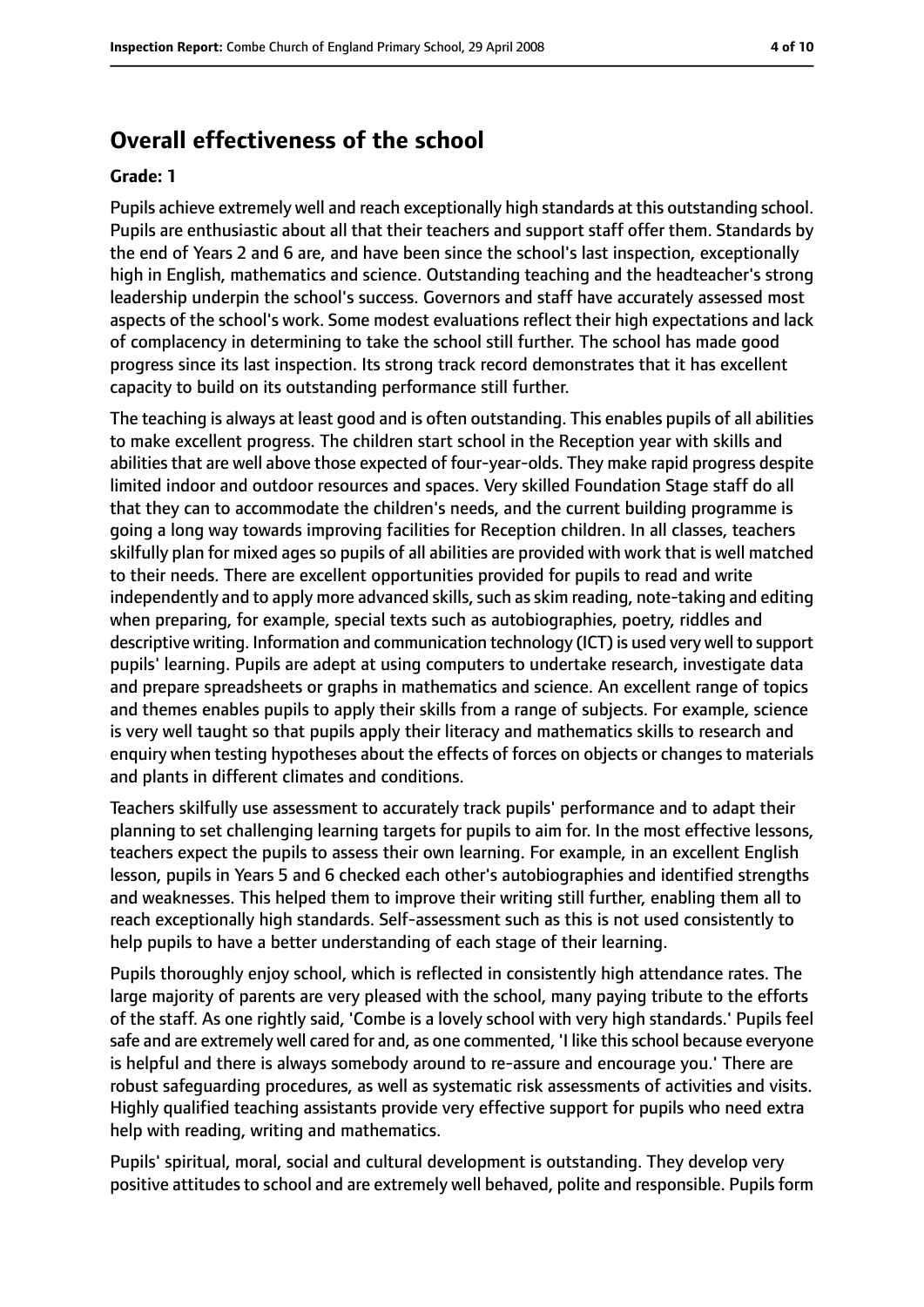strong friendships. Relationships between staff and pupils and amongst pupils are excellent. A broad and highly effective curriculum enables the pupils to achieve extremely well in the creative and expressive arts and sport. The school has a well-established reputation for sporting success in tag rugby, athletics, swimming and a good range of other sports. The quality of art displayed around the school is very high and includes paintings and collages in the style of well-known artists. The pupils' personal development is enhanced by the school's close links with its community, parish and church, as well as activities that reach beyond the school's locality. Pupils learn about other cultures through special topics, such as the current work being done on Ghanaian art, geography, history and customs. Pupils thrive on the opportunities they have to support or represent others as school councillors, team captains and monitors. Their spiritual and moral development is improved through reflection and prayer during assemblies. There are excellent opportunities for social development through many team-building activities undertaken during residential or day visits as well as team sports. Pupils appreciate the many opportunities they have to participate in extra-curricular clubs, as one commented, 'My favourite is maths club because it is really challenging and stimulating.'

Pupils adopt healthy and active lifestyles and attitudes through sport and the very good arrangements that encourage them to eat fruit daily. Special projects, themed weeks and celebrations incorporate a wealth of visits and visitors that enhance pupils' learning. For example, the visit to the Pitt Rivers museum of anthropology in Oxford helps pupils to learn about communities and customs from around the world. Work related to a range of religious and cultural festivals such as Diwali and Easter develops further the pupils' understanding of world faiths and societies. The acquisition of ICT skills, using computers and digital cameras prepares pupils very well for the next stage of their education.

The headteacher's service and dedication to the school have contributed greatly to its success and to the excellent achievements of its pupils. Governors provide outstanding support whilst holding the headteacher and staff to account. They have acted decisively to secure funding for the current extension of the school building and teaching areas. There are excellent links and partnerships with parents and other schools and these have helped to inform staff training and extend the curriculum. Most parents have expressed their complete satisfaction with the school, one accurately summing up the views of many when stating, 'I know that they (her children) are safe, cared for, nurtured and encouraged to work hard, as well as expressthemselves and achieve. I could not ask for more.'

### **Effectiveness of the Foundation Stage**

### **Grade: 2**

Despite the challenges of limited space and resources, the staff work very hard to organise their planning so the Reception children experience a good range of activities in all areas of learning. The outdoor area adjacent to the class is too small. To deal with this, the staff supervise the children in an area further away. Although this limits the children's access to spontaneous play and activity, this is the best the staff can do until the new classroom and outdoor areas are completed.

Most children work well within the early stages of the National Curriculum when they start Year 1 because of excellent teaching and support. Stimulating activities are planned, such as the recent topic on 'People who help us', when the local fire service visited. This culminated in a good range of role-play, painting and writing. The 'Teddy Bear's Picnic' was planned extremely well to develop a range of language, mathematics and personal skills, starting with the children writing special invitations to 'Teddy', then compiling a shopping list for the picnic.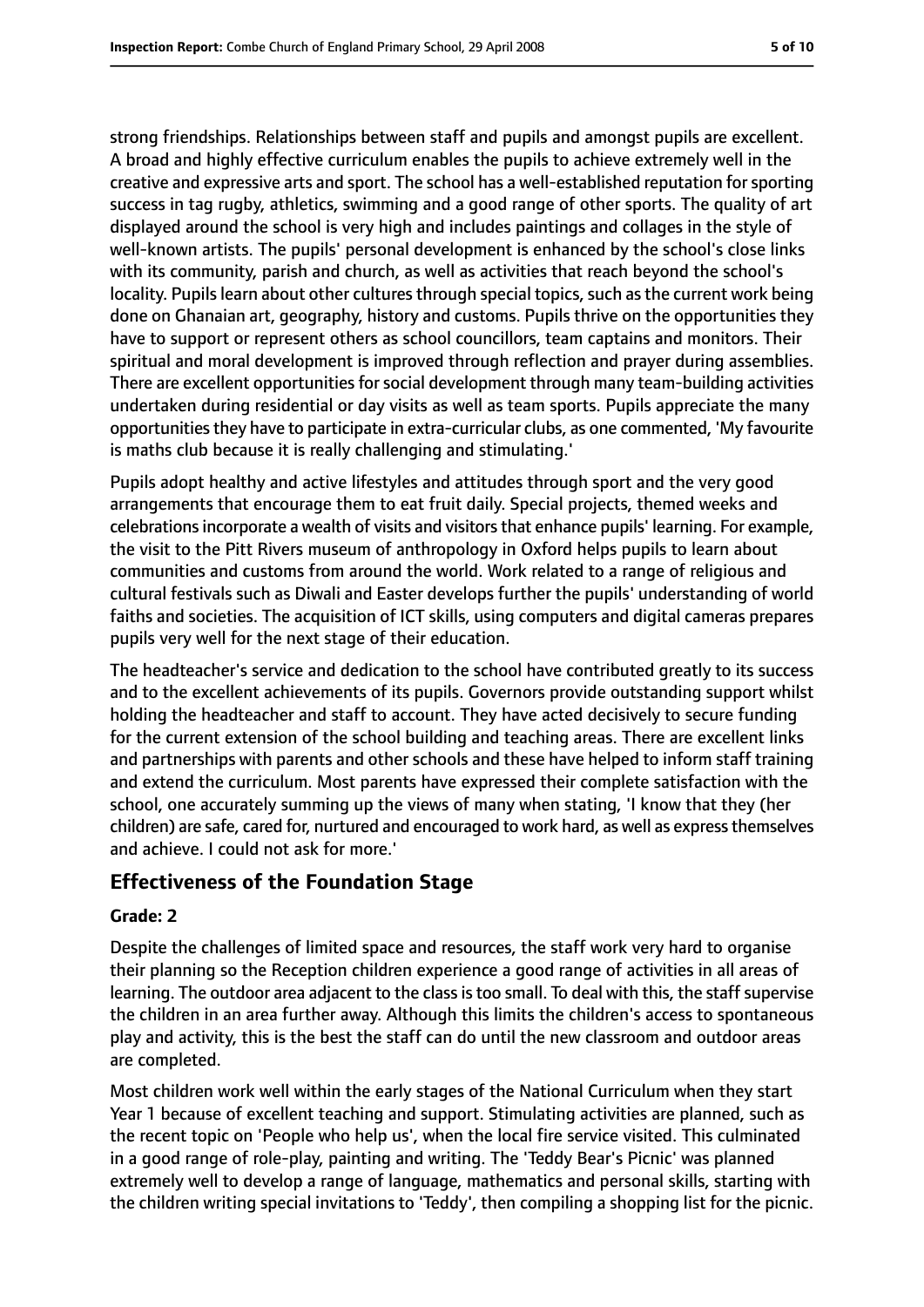The staff incorporated a special visit to the supermarket to buy items on the shopping list. The children were delighted when they received a letter from 'Teddy' thanking them for organising the picnic. Topics like this enable the staff to accurately assess and monitor the children's progress and performance.

### **What the school should do to improve further**

■ Provide more consistent opportunities for pupils to reflect and assess their own learning.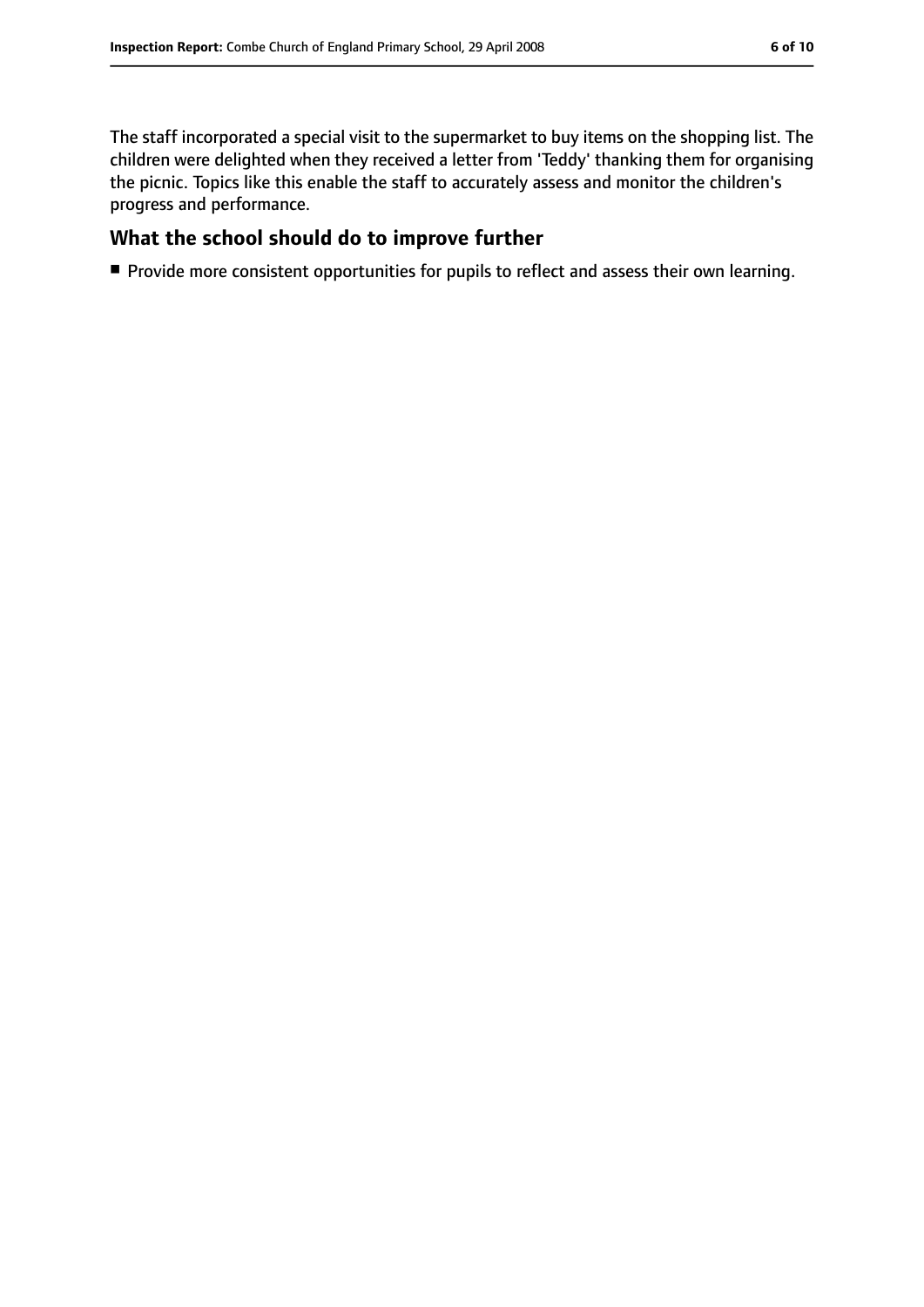**Any complaints about the inspection or the report should be made following the procedures set out in the guidance 'Complaints about school inspection', which is available from Ofsted's website: www.ofsted.gov.uk.**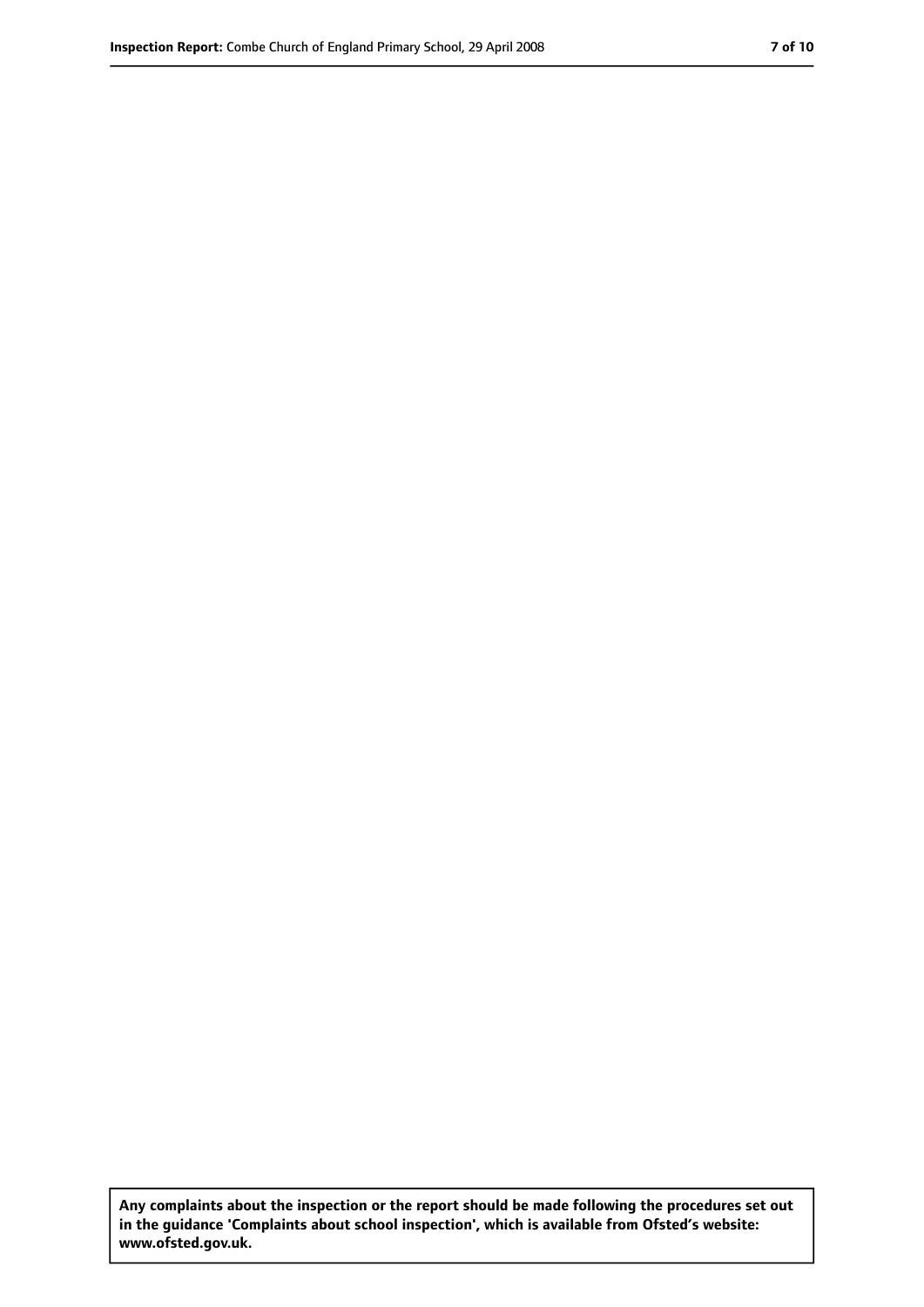# **Inspection judgements**

| $^{\backprime}$ Key to judgements: grade 1 is outstanding, grade 2 good, grade 3 satisfactory, and | <b>School</b>  |
|----------------------------------------------------------------------------------------------------|----------------|
| arade 4 inadequate                                                                                 | <b>Overall</b> |

# **Overall effectiveness**

| How effective, efficient and inclusive is the provision of education, integrated<br>care and any extended services in meeting the needs of learners? |     |
|------------------------------------------------------------------------------------------------------------------------------------------------------|-----|
| Effective steps have been taken to promote improvement since the last<br>inspection                                                                  | Yes |
| How well does the school work in partnership with others to promote learners'<br>well-being?                                                         |     |
| The effectiveness of the Foundation Stage                                                                                                            |     |
| The capacity to make any necessary improvements                                                                                                      |     |

### **Achievement and standards**

| How well do learners achieve?                                                                               |  |
|-------------------------------------------------------------------------------------------------------------|--|
| The standards <sup>1</sup> reached by learners                                                              |  |
| How well learners make progress, taking account of any significant variations between<br>groups of learners |  |
| How well learners with learning difficulties and disabilities make progress                                 |  |

# **Personal development and well-being**

| How good is the overall personal development and well-being of the<br>learners?                                  |  |
|------------------------------------------------------------------------------------------------------------------|--|
| The extent of learners' spiritual, moral, social and cultural development                                        |  |
| The extent to which learners adopt healthy lifestyles                                                            |  |
| The extent to which learners adopt safe practices                                                                |  |
| How well learners enjoy their education                                                                          |  |
| The attendance of learners                                                                                       |  |
| The behaviour of learners                                                                                        |  |
| The extent to which learners make a positive contribution to the community                                       |  |
| How well learners develop workplace and other skills that will contribute to<br>their future economic well-being |  |

# **The quality of provision**

| How effective are teaching and learning in meeting the full range of the<br>learners' needs?          |  |
|-------------------------------------------------------------------------------------------------------|--|
| How well do the curriculum and other activities meet the range of needs<br>and interests of learners? |  |
| How well are learners cared for, quided and supported?                                                |  |

 $^1$  Grade 1 - Exceptionally and consistently high; Grade 2 - Generally above average with none significantly below average; Grade 3 - Broadly average to below average; Grade 4 - Exceptionally low.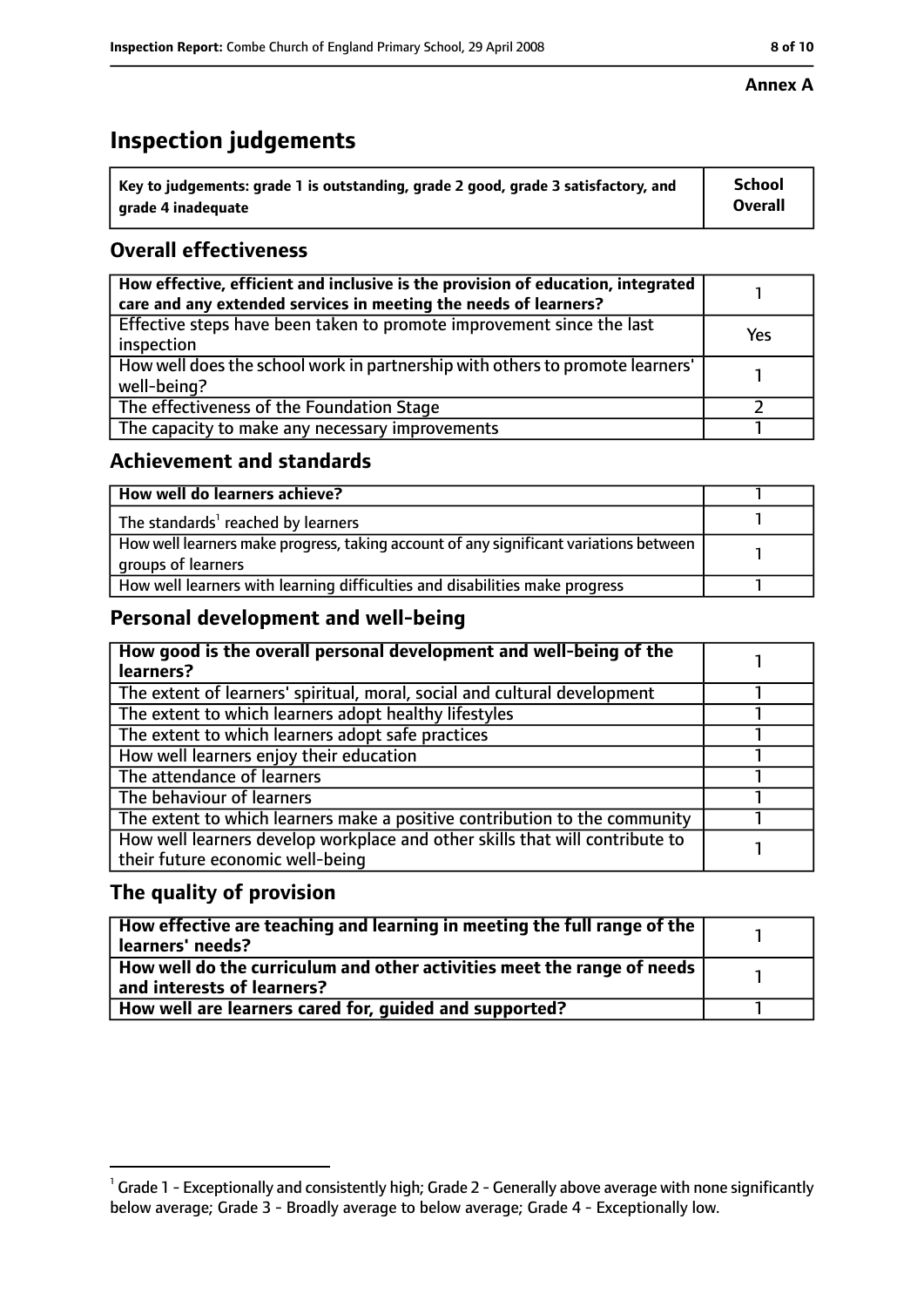#### **Annex A**

# **Leadership and management**

| How effective are leadership and management in raising achievement<br>and supporting all learners?                                              |     |
|-------------------------------------------------------------------------------------------------------------------------------------------------|-----|
| How effectively leaders and managers at all levels set clear direction leading<br>to improvement and promote high quality of care and education |     |
| How effectively leaders and managers use challenging targets to raise standards                                                                 |     |
| The effectiveness of the school's self-evaluation                                                                                               |     |
| How well equality of opportunity is promoted and discrimination tackled so<br>that all learners achieve as well as they can                     |     |
| How effectively and efficiently resources, including staff, are deployed to<br>achieve value for money                                          |     |
| The extent to which governors and other supervisory boards discharge their<br>responsibilities                                                  |     |
| Do procedures for safequarding learners meet current government<br>requirements?                                                                | Yes |
| Does this school require special measures?                                                                                                      | No  |
| Does this school require a notice to improve?                                                                                                   | No  |